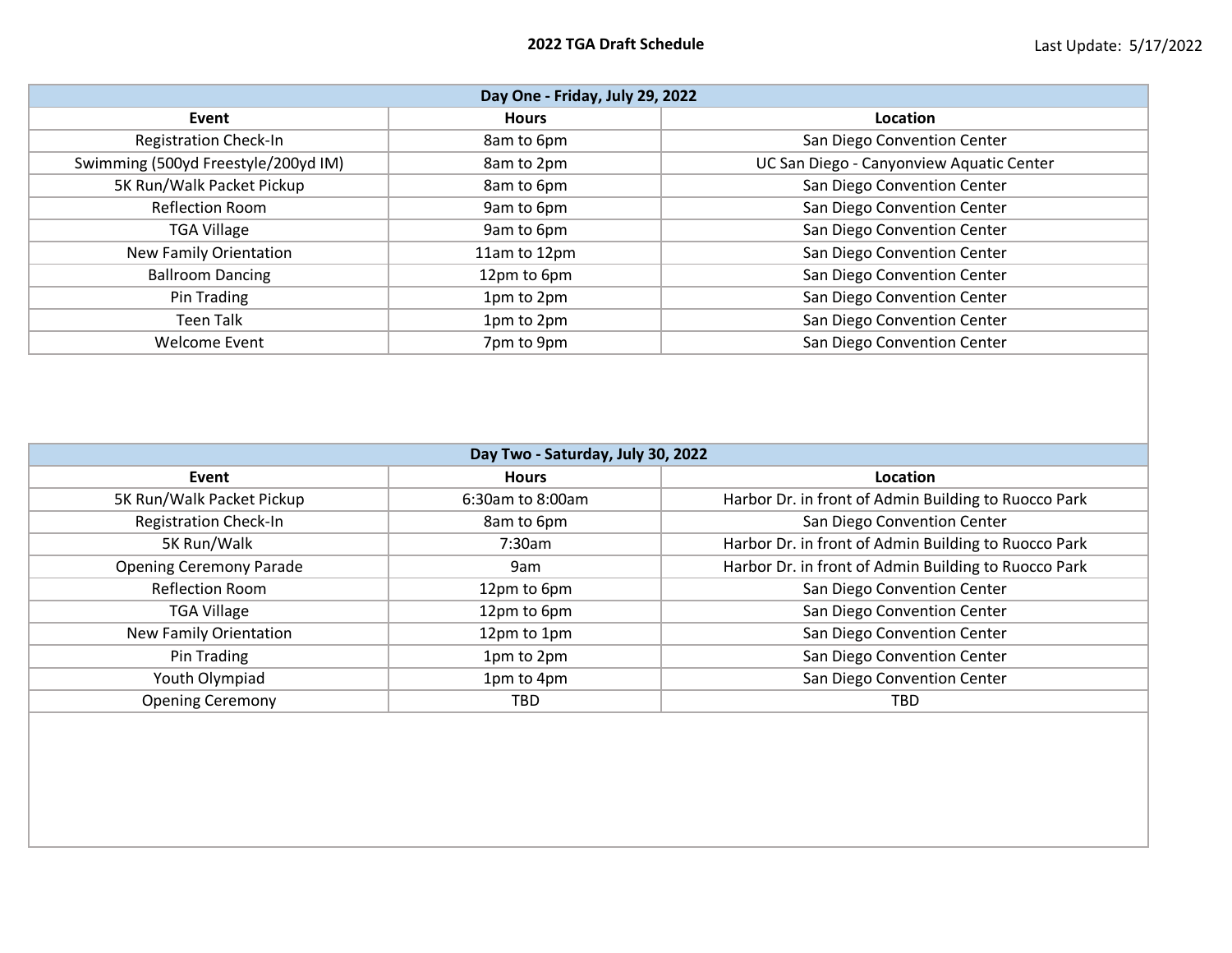| Day Three - Sunday, July 31, 2022 |              |                                          |  |  |
|-----------------------------------|--------------|------------------------------------------|--|--|
| Event                             | <b>Hours</b> | <b>Location</b>                          |  |  |
| <b>Registration Check-In</b>      | 8am to 6pm   | San Diego Convention Center              |  |  |
| Cycling                           | 8am to 2pm   | Park Blvd.                               |  |  |
| Swimming (All Events)             | 8am to 4pm   | UC San Diego - Canyonview Aquatic Center |  |  |
| <b>Table Tennis</b>               | 8am to 4pm   | San Diego Convention Center              |  |  |
| Zumba                             | 9am to 10am  | San Diego Convention Center              |  |  |
| <b>Texas Hold'em Poker</b>        | 9am to 1pm   | San Diego Convention Center              |  |  |
| <b>TGA Village</b>                | 9am to 6pm   | San Diego Convention Center              |  |  |
| <b>Reflection Room</b>            | 9am to 6pm   | San Diego Convention Center              |  |  |
| Lyrics for Life (Preliminaries)   | 12pm to 2pm  | San Diego Convention Center              |  |  |
| Pin Trading                       | 1pm to 2pm   | San Diego Convention Center              |  |  |
| Donor Tribute                     | 4pm to 6pm   | San Diego Convention Center              |  |  |
| Basketball                        | 6pm to 11pm  | San Diego Convention Center              |  |  |
| Coffee House                      | 8pm to 10pm  | San Diego Convention Center              |  |  |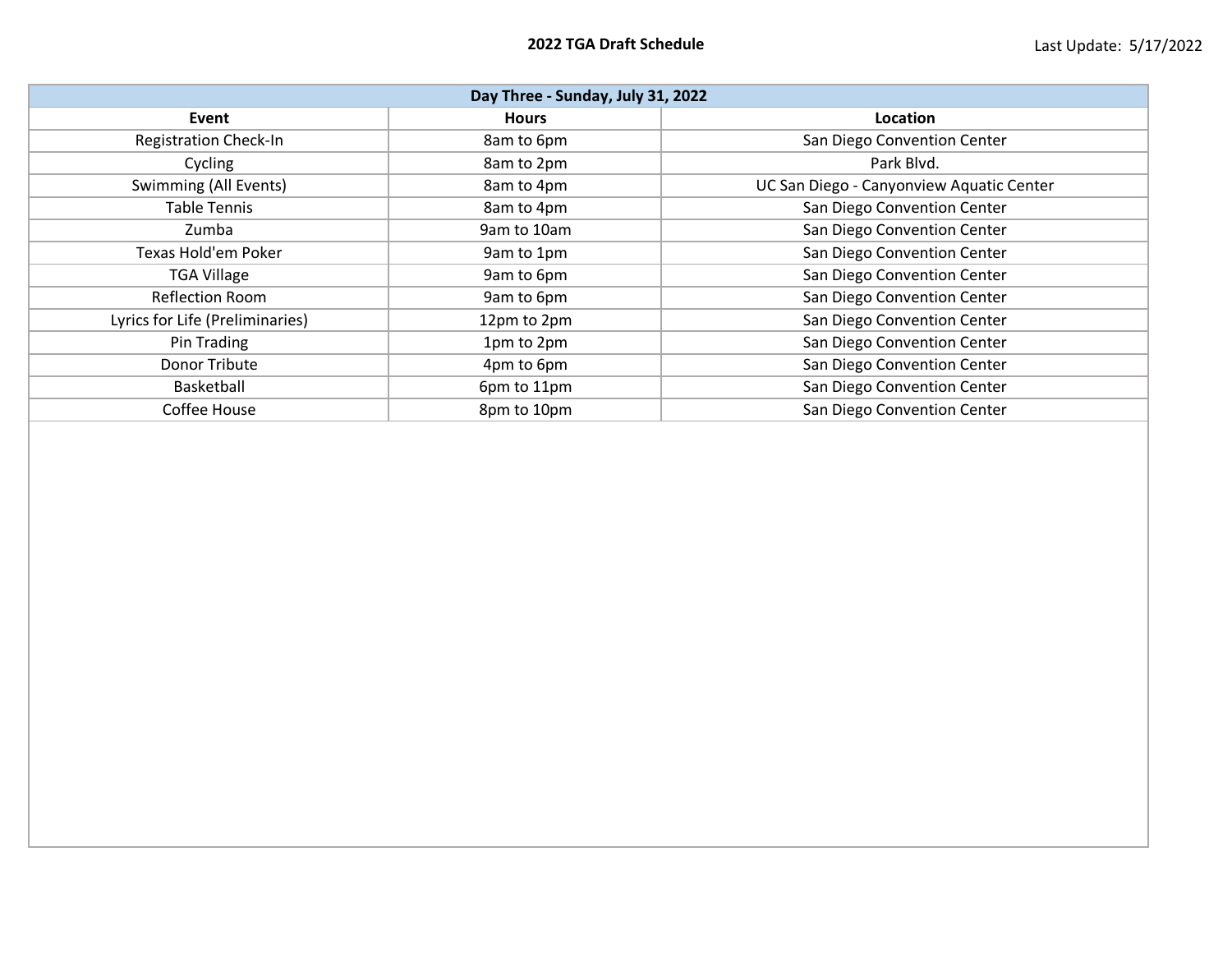| Day Four - Monday, August 1, 2022       |              |                                               |  |  |
|-----------------------------------------|--------------|-----------------------------------------------|--|--|
| Event                                   | <b>Hours</b> | Location                                      |  |  |
| <b>Registration Check-In</b>            | 8am to 6pm   | San Diego Convention Center                   |  |  |
| Badminton                               | 8am to 4pm   | San Diego Convention Center                   |  |  |
| <b>Bowling Singles</b>                  | 8am to 2pm   | Parkway Bowl                                  |  |  |
| Cornhole                                | 8am to 4pm   | San Diego Convention Center                   |  |  |
| <b>Golf Singles</b>                     | 8am to 2pm   | Fairbanks Ranch Country Club                  |  |  |
| <b>Tennis Singles</b>                   | 8am to 4pm   | UC San Diego - Northview Tennis Courts        |  |  |
| <b>Track and Field</b>                  | 8am to 6pm   | UC San Diego - Triton Track and Field Stadium |  |  |
| Zumba                                   | 9am to 10am  | San Diego Convention Center                   |  |  |
| <b>TGA Village</b>                      | 9am to 6pm   | San Diego Convention Center                   |  |  |
| <b>Reflection Room</b>                  | 9am to 6pm   | San Diego Convention Center                   |  |  |
| Workshops                               | TBD          | San Diego Convention Center                   |  |  |
| Pin Trading                             | 1pm to 2pm   | San Diego Convention Center                   |  |  |
| Quilt Pinning Ceremony Session 1        | 2pm to 4pm   | San Diego Convention Center                   |  |  |
| <b>Quilt Pinning Ceremony Session 2</b> | 4pm to 6pm   | San Diego Convention Center                   |  |  |
| Salute to Veterans Ceremony             | TBD          | <b>TBD</b>                                    |  |  |
| Quarter Century Club Dinner             | 6pm to 10pm  | <b>USS Midway</b>                             |  |  |
| Basketball                              | 6pm to 11pm  | San Diego Convention Center                   |  |  |
| Coffee House                            | 8pm to 10pm  | San Diego Convention Center                   |  |  |